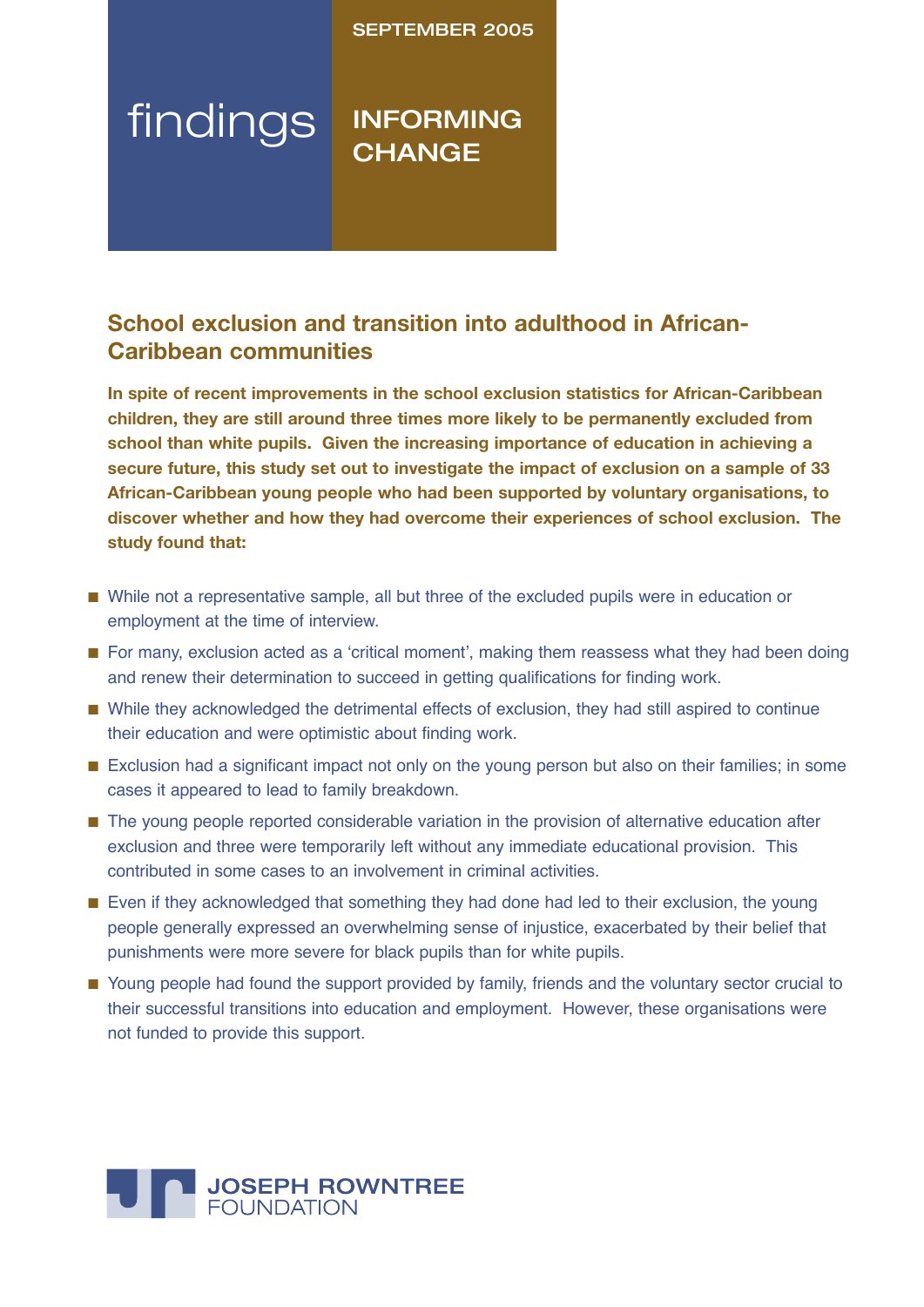# **Background**

In spite of a recent improvement in exclusion statistics for African-Caribbean children they are still more likely to be excluded than white pupils. African-Caribbean girls are up to four times more likely to be permanently excluded than white girls, and boys with African-Caribbean heritage are up to 15 times more likely to be excluded than white boys, depending on locality. With only 15 per cent of permanently excluded young people being reintegrated into mainstream school, successful transition into adulthood, employment and independence for most of these young people is unlikely.

It has long been noted that there is a link between those who have been excluded from school and social exclusion in later life. Given the increasing importance of education to successful youth transitions, this study set out to investigate the impact of school exclusion on the experience of transition for African-Caribbean young people and to find out what strategies they developed to achieve successful transitions.

Through interviews, the research focused on the perspectives of 33 young people, their families or carers and associated community organisations, aiming to give them a voice in the debate about exclusion, inclusion and transitions.

#### What the interviews revealed

In interviews, even where the young people acknowledged that something they had done had led to their exclusion, they expressed an overwhelming sense of injustice. This was exacerbated by the belief that punishment was more severe for black pupils than it was for white pupils.

"They play the white kids against the black ones, being a white child or something, the black child gets in trouble for it and the white child gets away with it, you see them do it and the black child gets in trouble for it." (Earl, 18, Nottingham)

The experience made them conscious of the fact that race would affect the way they were seen by others and that the significance of their racial identity in their experience of exclusion was very likely a foretaste of experiences they would have in wider society. However, despite misgivings about the behaviour of teachers and the school's attitude, most still valued education and wanted to return to school to continue their education and be with their friends. At the time of being interviewed, almost half had gained some qualifications and two-thirds were in further education. Only three were unemployed.

In spite of several policy recommendations to ensure young people receive adequate educational provision after exclusion, only a few of those interviewed received any immediate provision. This state of educational limbo left them with nothing to do and nowhere to go. This led to some getting involved in criminal activities.

"It's hard because being out of school leads to committing crime because you're out of school and ain't got nothing to do … and what I'm saying is that the kind of person I am, I am easily misled by friends … because I'm free … I don't live at home with my mum, I live in a children's home." (Will, 15, London)

All interviewees described exclusion as a traumatic experience which led to a loss of dignity and selfrespect. For those in care, being excluded had been particular distressing. However, this loss of self-worth was an immediate and temporary reaction. In the vast majority of cases, it was followed by the development of a resilient sense of self and a positive black identity that motivated young people to disprove official expectations of them, seeking instead to create and realise their own aspirations.

"I am going to put my head down and get a career in music, and get a proper job." (Earl, 18, Nottingham)

In some cases, the experience had a damaging effect on the young person's relationships with family members but on the whole they reported that their families believed in and emotionally supported them. Support was also found in relationships with friends, from sympathetic teachers, social workers, voluntary groups, the church and black community.

An overarching theme was that the exclusion represented a critical moment in their lives, one that had created a change and awareness in their attitudes to issues around exclusion, racism and empowerment. This critical moment also led to young people becoming determined to change their behaviour in order to attain educational qualifications and hence prove their worth. All acknowledged that this was only possible with the support of family and friends, from their communities, sympathetic teachers, social workers, agency workers and mentors, religious groups and alternative sites of education and schooling.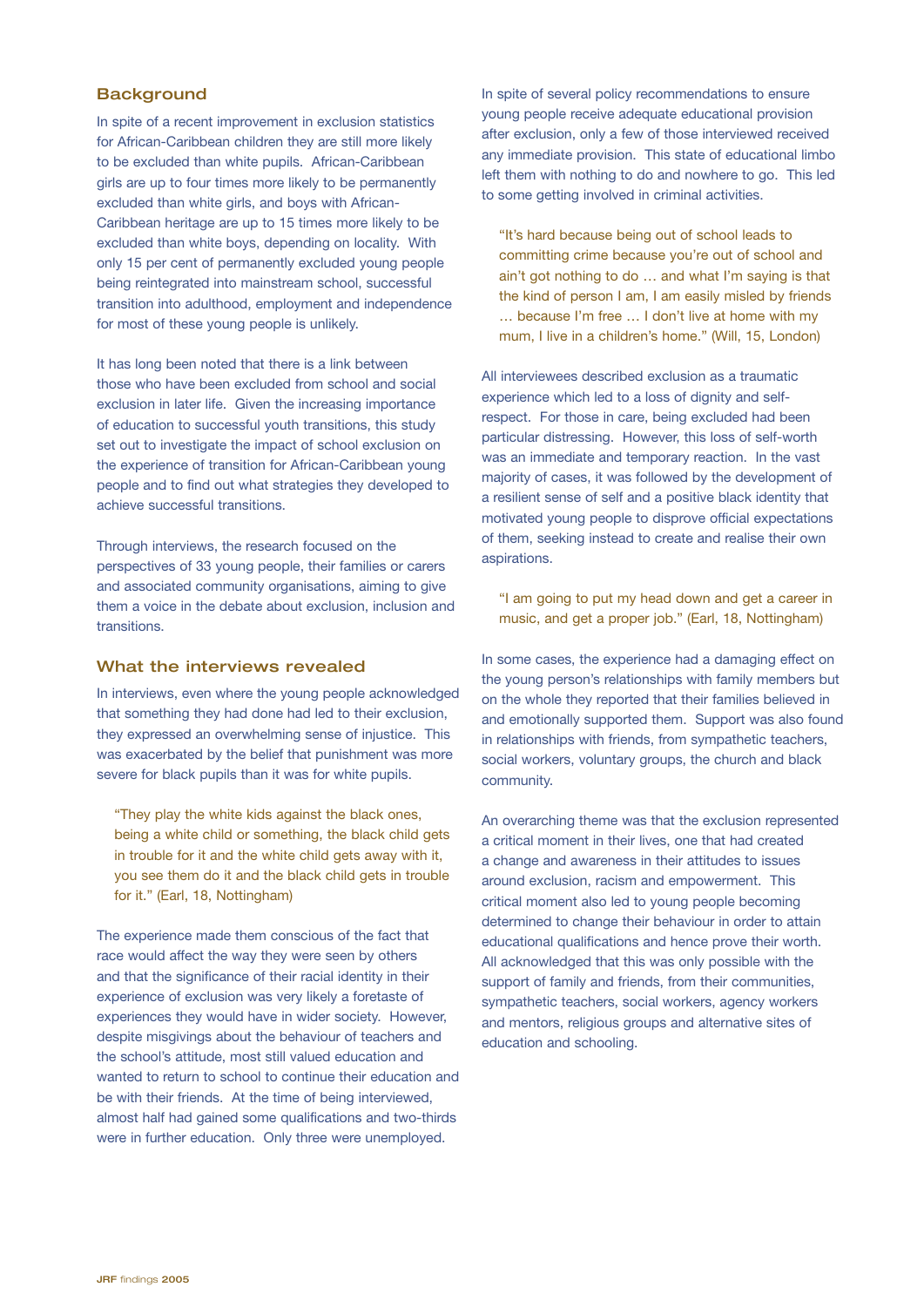For the families of the young people, the experience of exclusion was as painful as it was for the young people themselves.

"I found it a terrible, terrible, terrible time, I found the whole thing really, really traumatic ... I don't know, it was the initial shock of him being excluded to begin with ... it was very traumatic for me. I was nervous, I felt very nervous at the time … but I knew on the outward I had to be strong, I had to go about the right channels and look at the different means to help him with the appeal, but on my quiet moments I felt within myself like a wreck." (Mother of 15-year-old Roger, London)

Families had largely believed the young person's version of events leading up to the exclusion and expressed their support by: helping them with learning, and accessing and using resources; acting as advocates; providing positive emotional support and expressing their belief in the young person. Most had held positive views about the young person's school before the exclusion. However, the experience of appeals and panel meetings had led them to develop negative views about the educational system, even though they continued to believe in the value of education. Where the young person was left in a state of educational limbo, some relatives had sought to empower themselves through seeking help from voluntary community organisations, through the process of appeals against the exclusion, and by demanding educational rights for the young people.

"Every human being has rights … so I had to find out Tamara's rights in school, my rights as her parent, what I can do for her. So once I knew those, I then know what route to go down." (Mother of 15-year-old Tamara, London)

On the whole, family members found the support from statutory resources to be inadequate but viewed support from voluntary organisations as particularly beneficial. Voluntary organisations not only provided emotional support and advice for both the young person and the relative, but also helped with appeal meetings. Extended family members were also a valuable source of help, assistance and guidance.

None of the agencies whose representatives were interviewed had been set up specifically to help young people who had been excluded from school. Most had only short-term funding and workers (some of whom had themselves been excluded from school) were extremely dedicated to their jobs, often working long hours. The types of support offered by the representatives of the agencies interviewed included: practical help, such as providing an alternative learning site; helping with reintegration into mainstream education; giving advice about careers and employment; and assistance with advocacy and representation. In addition, most of them provided emotional support and guidance and aimed to help the young people form positive identities for themselves and improve family relationships.

"It's about building parents as well. You need to give them awareness. Most people have two or three children. So if the eldest child is having problems, at some point the younger one may experience something. Just the fact they have the same family name, going through the same school. So if you can empower that parent to deal with the situation they can protect the second child and the third child … so we look at the situation and try to encourage parents." (Senior Community Development Officer, Black Families in Education Group, Nottingham)

They saw their work as filling a vacuum created by the shortcomings of statutory service provision and the lack of support they provided for young people and families. They all emphasised the importance of the community in providing an alternative educational site that had also helped to redress the racism they encountered within the education system.

# Issues raised by the study

By focusing on a group of young people who had all turned their lives around after school exclusion and by talking to those who had been significant in their lives at this time, it was possible to highlight factors that were important in helping them to move on. Conflicts will arise between school and pupils and there have been national procedures on school exclusion in place for 18 years. However, many of these recommendations are not being implemented. It has been left to parents and relatives to strive for the continuing education of their child. Their greatest resource comes from community organisations that were not set up to deal with the aftermath of school exclusion and who struggle to find continued funding to enable them to perform this service. Given the invaluable role played by these organisations, ensuring they have central support and secure funding would be the single most effective intervention to reduce the impact of school exclusion.